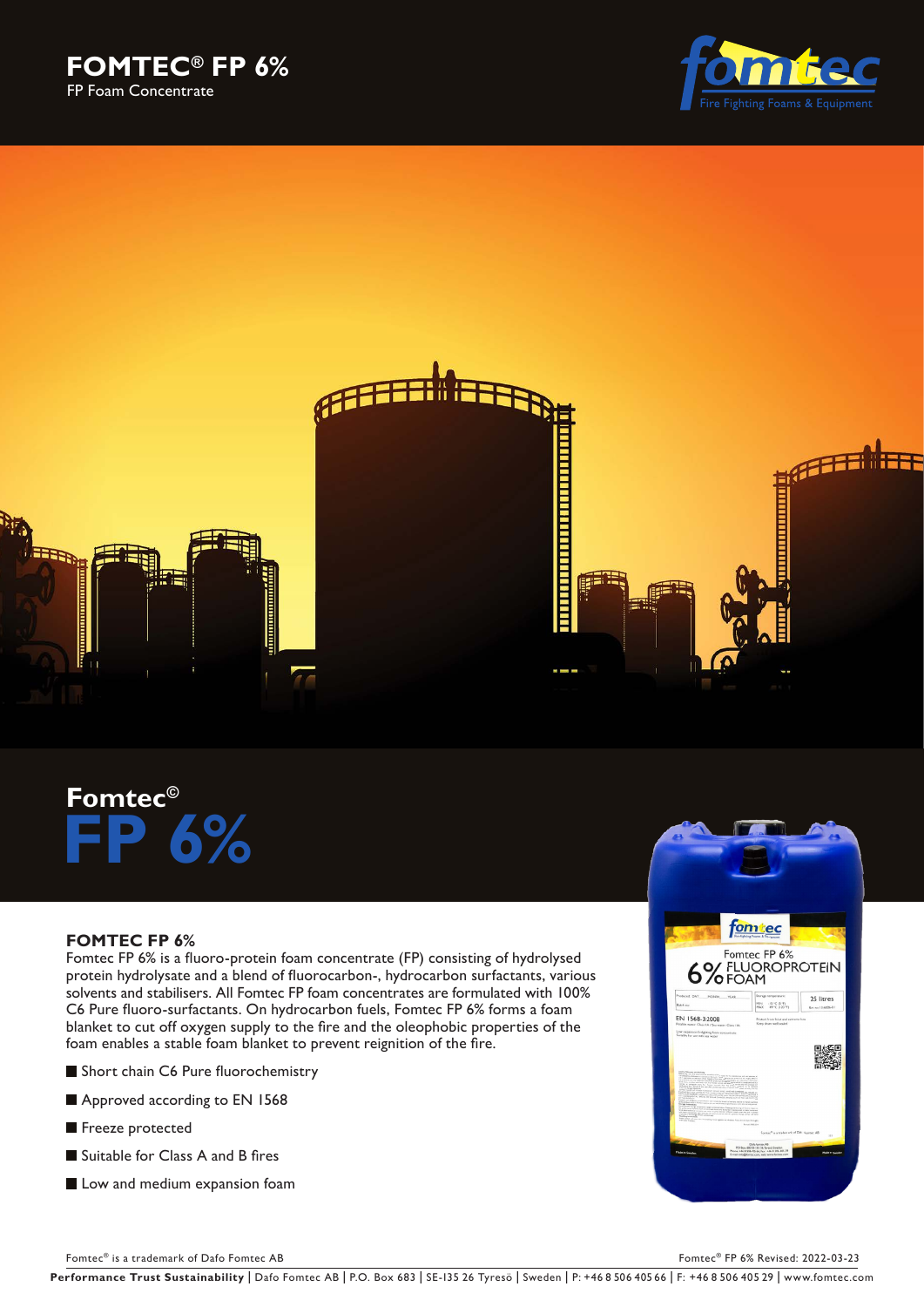

## DESCRIPTION

Fomtec FP 6% should be used at a 6% proportioning ratio (6 parts concentrate and 94 parts of water) for both hydrocarbon and polar solvent fuels. May be used with all water types.

For use on Class A type fires, a proportioning ratio of 0,3% to 1% is recommended depending on application and discharge device.

### **APPLICATION**

Fomtec FP 6% is tested according EN 1568 for use on class B hydrocarbon fuel fires such as oil. Can also be used on class A fires such as wood, paper, textiles etc.

Typical applications include high risk installations such as:

- Tank protection
- Foam systems
- Civil defence

## **FIRE PERFORMANCE & FOAMING**

The fire performance of this product has been tested and documented according to the "International Approvals" stated in this document. The use of the product should follow design guidelines appropriate to the type of system and application. The foaming properties are depending on equipment used and other variables such as water and ambient temperatures. Average expansion 5:1, average 25% drainage time 3:00 minutes using UNI 86 test nozzle according to EN 1568-3.

#### **EQUIPMENT**

Fomtec FP 6% can easily be proportioned at the correct ratio using conventional proportioning equipment. The equipment should be designed to the foam type.

Fomtec FP 6% is suitable for use with Type II (gentle application) and Type III (direct application) discharge devices as well as sprinklers according to EN 13565-2. It can be used in low and medium expansion applications with all conventional aspirating and non-aspirating discharge devices.

Fomtec FP 6% is also suitable for use in CAF-systems.

#### COMPATIBILITY

Fomtec FP 6% can be used together with foam compatible powders and other expanded foams.

It is suitable for all water types.

For mixing with other foam concentrates, contact Fomtec for advise and guidance. For material compatibility please refer to Fomtec Technical Advices FTA 20 addressing the topic.

| Dark brownish                     |
|-----------------------------------|
| $1,15 \pm 0,020$ g/ml             |
| $<$ 15 mPas                       |
| $6,0 - 8,5$                       |
| $-15^{\circ}$ C                   |
| $-14^{\circ}$ C - 55 $^{\circ}$ C |
| < 0.2%                            |
|                                   |

## **ENVIRONMENTAL**

Fomtec FP 6% is formulated using raw materials specially selected for their fire performance and their environmental profile. All raw materials are registered in the European REACH-database. Fomtec FP 6% is non-toxic, biodegradable and each individual component is fully tested and documented. Fomtec only uses C6 Pure fluoro-surfactants in our FP formulations. Our FP products contains no PFOS or PFOA in accordance with US EPA Stewardship Programme 2010/15 and EU Directive 2017/1000. More details can be found in the Material Safety Datasheet (MSDS).

The disposal of spills of foam concentrate or premix foam solution should be made in accordance with local regulations. For more detailed information please consult Fomtec Technical Advices FTA 40.

## **STORAGE / SHELF LIFE**

Stored in original unbroken packaging the product will have a long shelf life. Shelf life in excess of 5 years will be found in temperate climates. As with all foam concentrates, shelf life will be dependent on storage temperatures and conditions. For storage recommendations and material compatibility please refer to Fomtec Technical Advices FTA 10 addressing the topic.

#### **INSPECTION/TESTING/ MAINTENANCE**

All foam concentrates should be tested annually. Testing should be carried out by an approved laboratory certified to assess firefighting foam quality according to relevant standards, such as NFPA 11, EN 13565-2, EN 1568 and IMO MSC.1Circ. 1312. Storage containers should be inspected and reevaluated for the suitability of the storage location regarding temperature fluctuations (temperature should be as stable as possible). Exposure to direct sunlight should be avoided.

Fomtec® is a trademark of Dafo Fomtec AB Fomtec<sup>®</sup> FP 6% Revised: 2022-03-23

Performance Trust Sustainability | Dafo Fomtec AB | P.O. Box 683 | SE-135 26 Tyresö | Sweden | P: +46 8 506 405 66 | F: +46 8 506 405 29 | www.fomtec.com